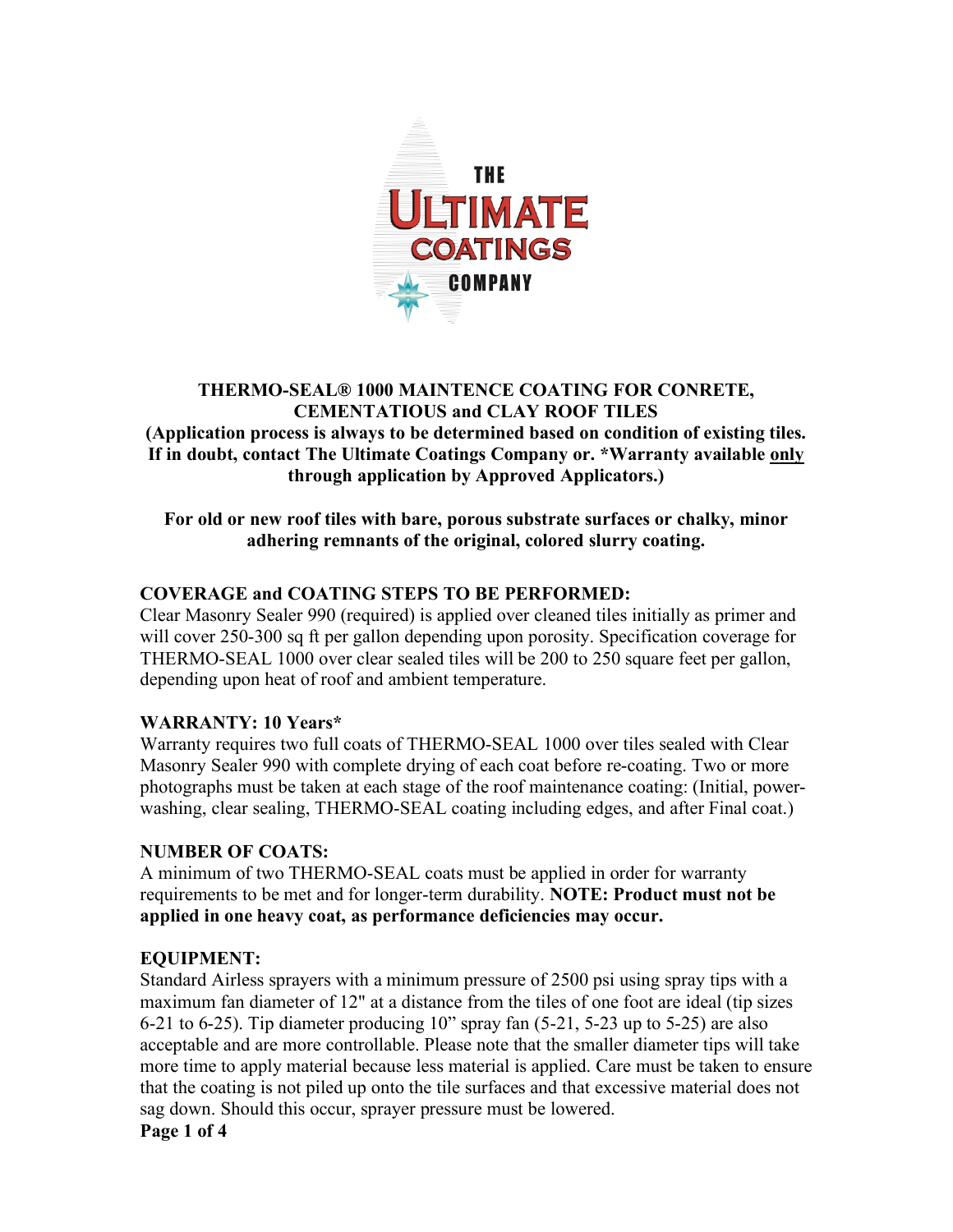#### **THINNING:**

The coating may be thinned with clear, clean water. This can be done at a maximum of 1 quart per 5 gallons of coating. Should sprayer not be moving coating sufficiently for efficient application, use a larger diameter spray tip before adding water. **Never over-thin the THERMO-SEAL product.**

#### **PREPARATION:**

First, wet down roof tiles from bottom perimeter edge up to top peak. Next, spray a mildew removing solution  $\sim$  3 to 1 ratio diluted sodium hypochlorite (bleach) to cool water, Jomax or other comparable rinseable mildewcide onto all visible tile surfaces and into seams by applying by sprayer and allowed to sit for 15 to 20 minutes to kill mildew roots and unseen mold attachments. Keep surfaces dampened without allowing mildewcide solution to dry. After this time, power-wash carefully moving bottom to top in order to keep away from walking on water-soaked, slippery tiles.

If tiles need to be replaced, or sub roof, flashings and/or valleys need repair or replacement, this needs to be done prior to the sealing of tiles.

If cracks, or voids are present, these cracks must be caulked and/or grouted as standard practices for such repairs and the tile replacements made prior to the sealing of tiles.

#### **TILE SURFACE PRIMING:**

A 2-day minimum dry time after power washing is advised when roof is in direct sun and/or 70 degrees Fahrenheit or higher will be sufficient in low humidity. If humidity level is high, regardless of temperature, wait a minimum of 3 full days prior to spraying of Clear Masonry Sealer 990 onto cleaned tiles.

Manufacturer's suggested minimum drying time is 2 hours for the Clear Masonry Sealer 990 prior to coating with THERMO-SEAL 1000 heat-reflective, maintenance paint and 2 hours for each coat of THERMO-SEAL 1000. Failure to wait until sealer or paint has dried properly will result in the failure of THERMO-SEAL finish coats. Always be aware of weather, humidity, rain or fog, which could slow drying and/or ruin paint finish.

With standard airless sprayer with 515 or 615 spray gun tip:

Apply Clear Masonry Sealer 990 in a steady parallel pattern with 3" overlaps running from the lowest perimeter edge of the whole tile roof on upwards to the roof peak then recommencing again from the lowest perimeter edge. Care should be taken to ensure full coverage of the lowest edge of each tile and into open seams between tiles. **NOTE: Do not thin Clear Masonry Sealer for any reason.**

## **FINISH COATING APPLICATION**:

Apply THERMO-SEAL by airless sprayer in a steady, parallel pattern at slower speed with 3" overlaps running from the lowest perimeter edge of the whole tile roof on upwards to the roof peak then recommencing again from the lowest perimeter edge. Care should be taken to ensure full coverage of the lowest edge of each tile. Two coats must be done with full drying between coats. Remember: Re-coat time is 2 hours at 70 F. degrees. **Page 2 of 4**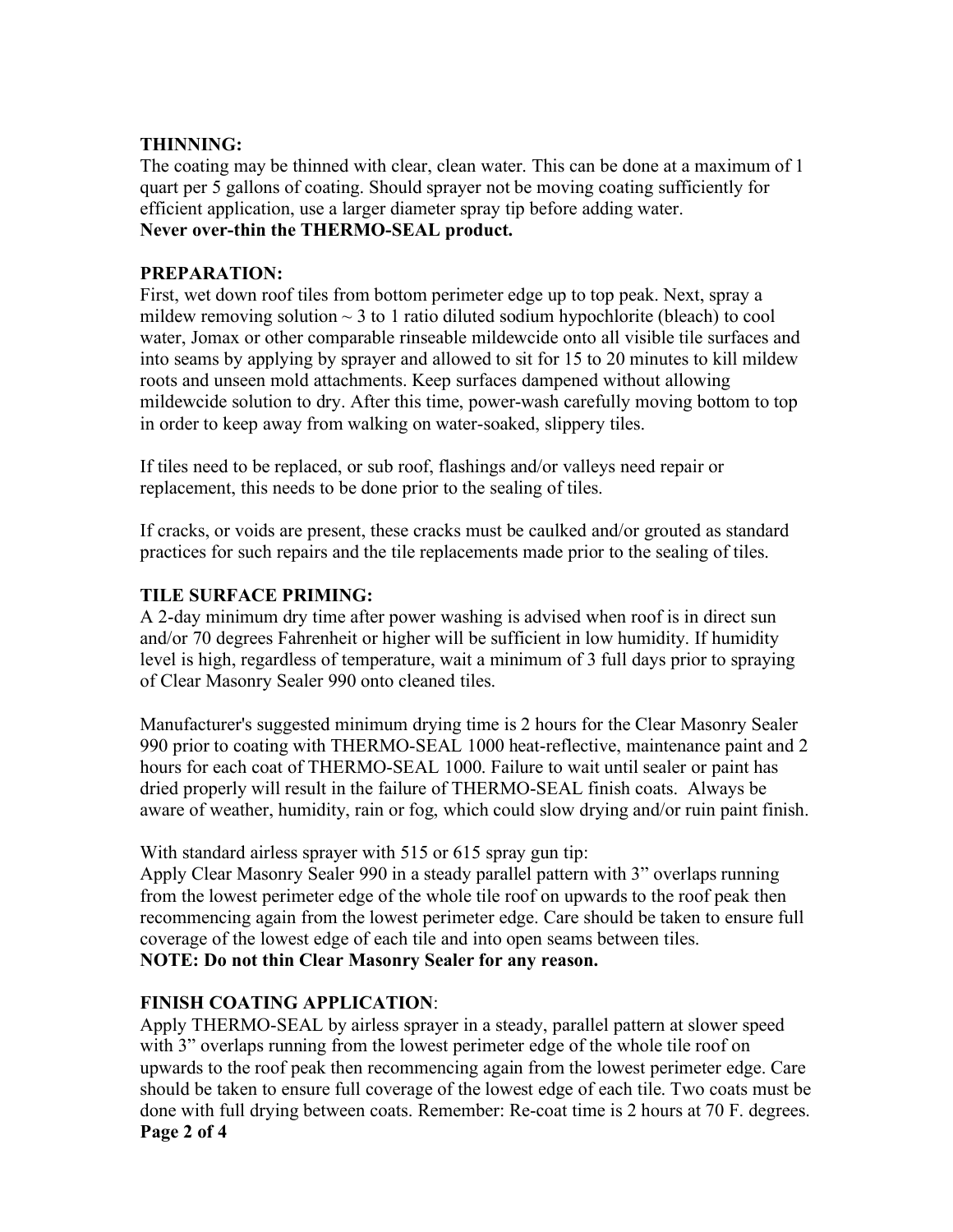#### **BACK-ROLLING and BACK-BRUSHING:**

Back-rolling sprayed vertical tile surfaces is only needed if too much paint has been applied and sagging has occurred. This must be done within 5 minutes in hot weather or paint may have set up and no longer lay off smoothly. In the event that too much product is applied and is sagging, it is recommended that a 1/2" nap roller should be used to "lay off" material by spreading paint onto other uncoated tiles. Back-brushing or laying off THERMO-SEAL with a paintbrush of 3" inch diameter on edges can assist sprayed paint in filling in the minor holes in the surface texture of tiles which have these rough edges, however mini roller with  $\frac{3}{4}$ " nap can also be utilized.

#### **RE-COAT TIME: FACTORS**

Standard dry time to recoat for both Clear Masonry Sealer and THERMO-SEAL is 2 hrs. If surface temperature is lower than air temperature or there is high humidity, dry time for re-coat will be longer. Surface should not be sticky to the touch or in any way soft prior to re-coat. If more than 2 hours has passed and this is still the case, you must wait until the coated surfaces are fully dried. High humidity will substantially retard the dry time. Failure to use good painting judgment and allow complete drying of THERMO-SEAL may result in coating failure and/or bonding problems. Application in colder temperatures will slow drying times and require at least overnight drying in temperatures at 50 F. degrees. It is not recommended product is applied in temperatures below 60 F. degrees.

## **MINIMUM FILM THICKNESS:**

**A minimum film thickness of 6-8 wet mils per coat of THERMO-SEAL 1000 must be achieved.** A millage gauge tool should be used on the wet surfaces as a test for verification if applicator is unsure of coverage. The mil gauge should be used to ensure applicator's knowledge of material and that the correct millage is achieved. By use of good painting practices with these guidelines, paint should be applied at a rate of 200-225 sq ft per gallon minimum to achieve this millage, depending upon heat and humidity.

## **FAILED PRIOR COATINGS:**

**Failed prior coatings must be removed** by power-washing particularly if it is an old "slurry" or paint. If old paint, it is recommended that any acrylic paint prior used to repaint this type of roofing is removed in full prior to application of THERMO-SEAL maintenance system.

**TEST to see if old paint on tile surface is sound after power washing:** Take a sharp box cutter or utility knife and make an "X" into the old painted surface to be tested at six inches length. Apply pieces of DUCT TAPE in a one-foot length over the X and tamp down with a foot. Pull briskly away. If paint adheres substantially and pulls away with the tape, then it all must be removed prior to sealing or priming. If applied over such a finish, finish coatings will fail, due to either old finish softening or loss of bond strength after new material overcoats it. Bonded slurry or old factory color finishes typically will improved with use of our CLEARNT MASONRY SEALER but test should be done if any question as to type of original coating is present after power-washing is done.

**SEALED TILES:** Newer factory sealed or gloss glazed/painted tiles must be primed in full with Bonding Primer 390 or equivalent like Insul-X "STIX" prior to application of **Page 3 of 4**